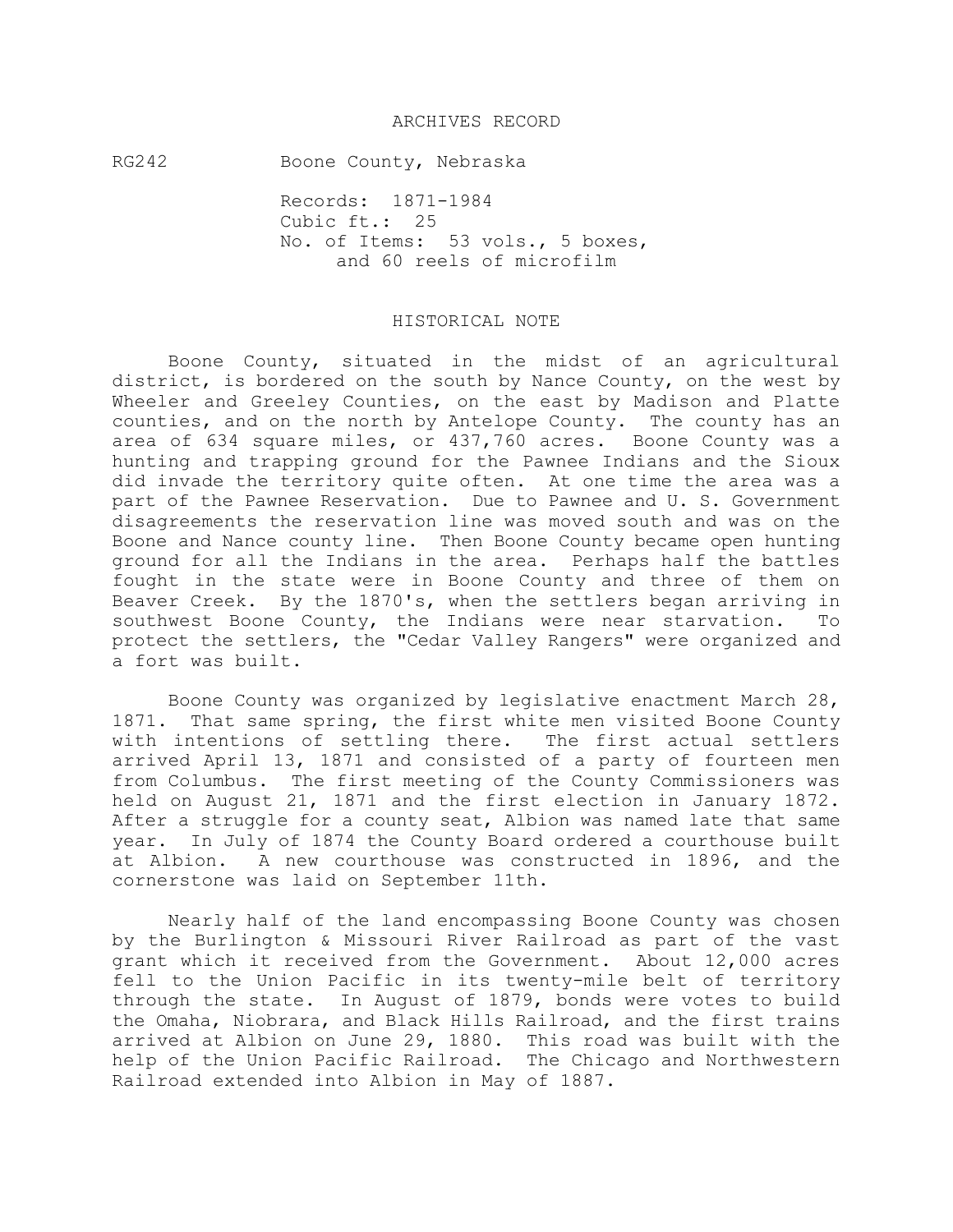Boone County was named for Daniel Boone, noted hunter and Kentucky pioneer.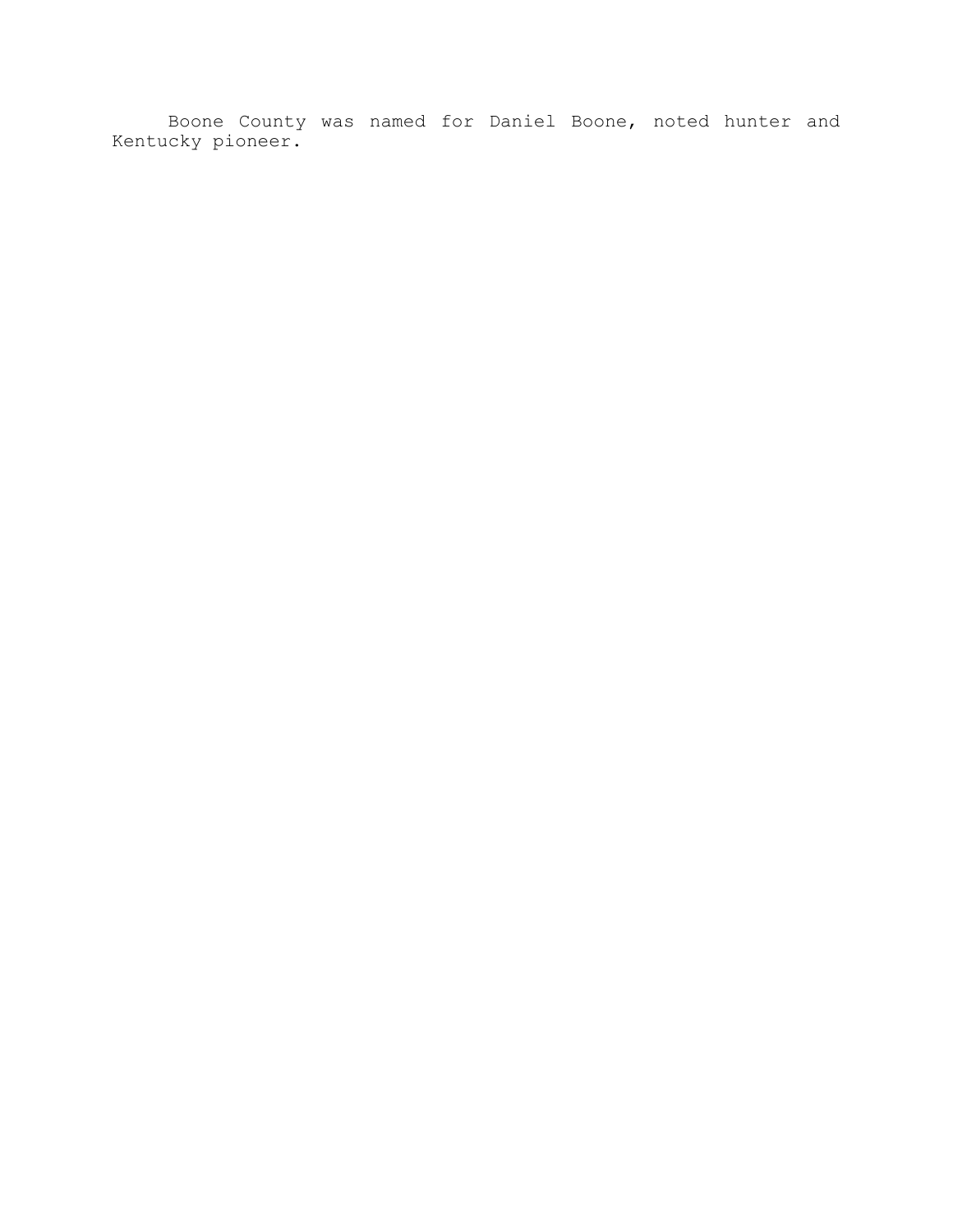& film

ADDED ENTRIES:\*\*

COUNTY GOVERNMENT--RECORDS AND CORRESPONDENCE ELECTIONS--NEBRASKA--BOONE COUNTY TAXATION--NEBRASKA--BOONE COUNTY TAXATION OF PERSONAL PROPERTY--NEBRASKA--BOONE COUNTY PERSONAL PROPERTY--NEBRASKA--BOONE COUNTY REAL PROPERTY--VALUATION--NEBRASKA--BOONE COUNTY LIVESTOCK BRANDS--NEBRASKA--BOONE COUNTY ROADS--NEBRASKA--BOONE COUNTY SURVEYS--NEBRASKA--BOONE COUNTY VETERANS--NEBRASKA--BOONE COUNTY MARRIAGES--NEBRASKA--BOONE COUNTY Chronological Index - 12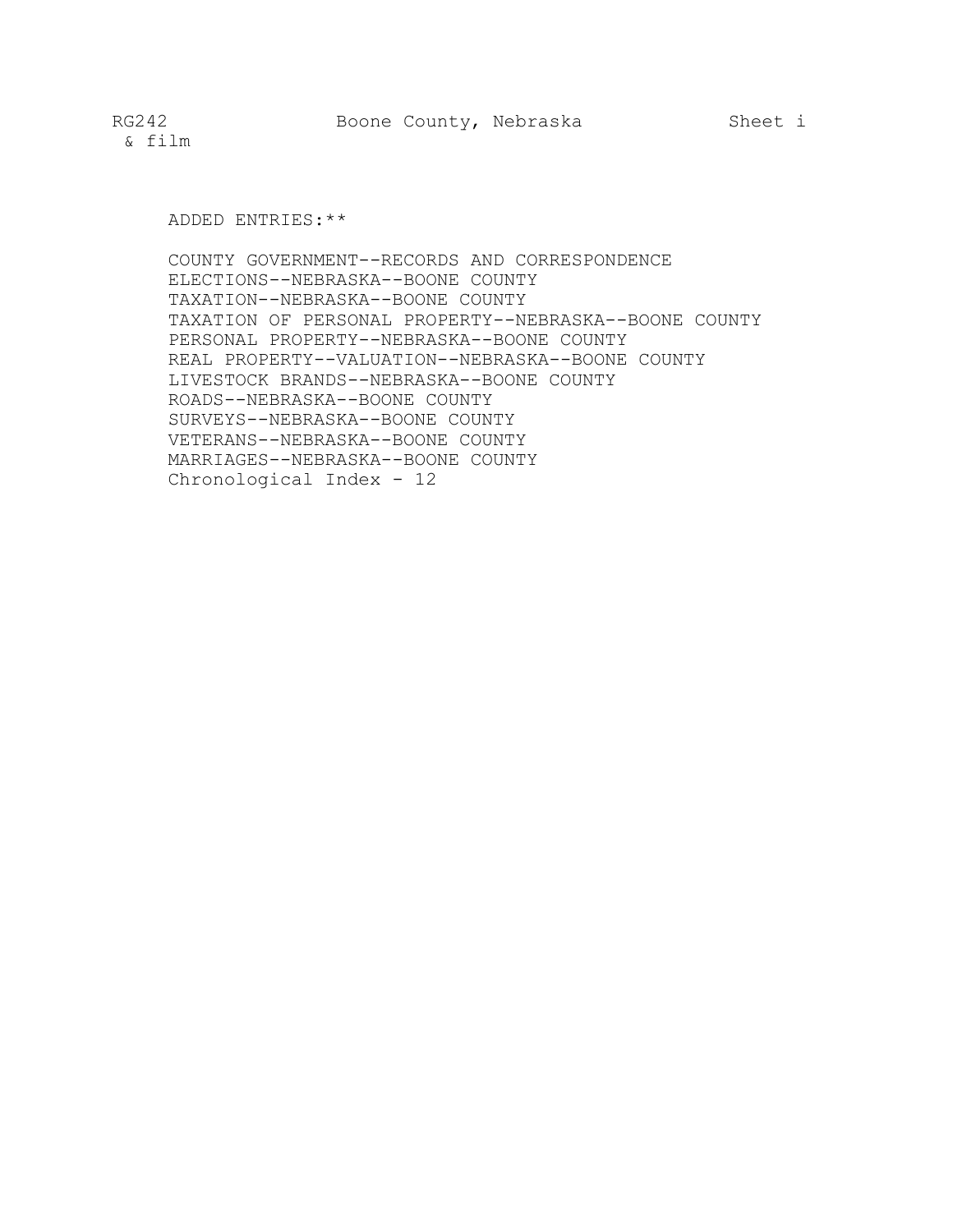RG242 Boone County, Nebraska Sheet ii

#### SCOPE AND CONTENT NOTE

This record group consists of the records of Boone County arranged in Six Subgroups: 1) County Clerk and Board of County Commissioners, 1871-1984; 2) County Surveyor, 1872-1975; 3) County Court, 1872-1983; 4) Treasurer, 1875-1965; 5) Assessor, 1910-1965; and 6) Register of Deeds, 1922-1929.

Subgroup One, County Clerk and Board of County Commissioners contains the County Board proceedings on microfilm from August 1871 through June 6, 1974. Also on microfilm for this subgroup are election records including the Election Board Record, 1901-1948; voters registration, 1922-1934; and abstracts of votes cast in Boone county September 6, 1907 through August 17, 1942. Additional voter registrations received in September of 1986 have not as yet been filmed. The records of the county clerk include a variety of journals and ledgers, the bulk of which are medical registers for the county, 1875-1936. Also included are an early Bounty Register, 1877-1919, a Brand Record, 1878-1928, and an Estray Record, 1876- 1911.

Records of the County Surveyor, Subgroup Two, can be found on microfilm and include 4 volumes of Road Records, April 1872 thru August 1975 and a Surveying Record, 1882-1907.

Subgroup Three, County Court, 1872-1941, contains early dockets and journals. Included are justice dockets, 1876-1898; Trial and Bar Dockets, 1872-1913; miscellaneous probate volumes, 1873-1931; and Day Books, 1880-1890 & 1927-1935. Also included in this section of the collection are Marriage Records on microfilm for Boone County, 1872-1932. The Marriage Records can be found shelved in the West Reference Room under Marriages. Delayed Birth Registration Books, Volumes 1 thru 5, 1941-1983.

Tax Lists for Boone County, Subgroup Four, are scattered and incomplete. These records span the years, 1904 through 1965. Subgroup Four was microfilmed by the Historical Society in 1990 and microfilm is shelved in the West Reference Room under RG242. Other volumes relating to the Treasurer's business, 1875-1959, including Motor Vehicle Tax Lists, 1936-1944, and Delinquent Tax Lists, 1875- 1959.

Subgroup Five contains Assessment Records for Boone County for the years 1910 through 1965 only and are also on microfilm in the West Reference Room.

Only fractional material is included in the final subgroup of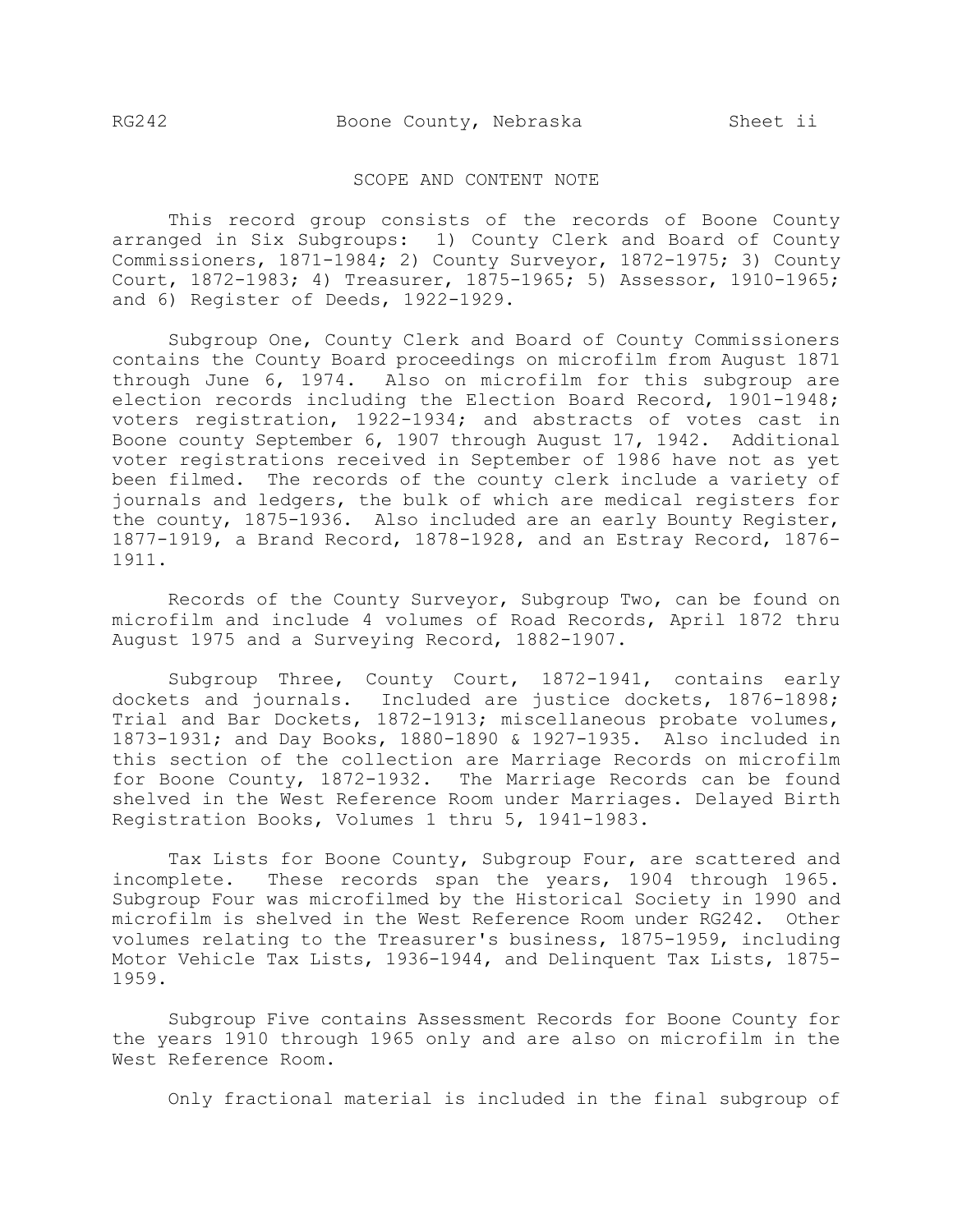this record group, Register of Deeds, 1922-1929 and consists of fragments of a numerical index for the county.

The bulk of Boone County records were transferred to the Archives on April 6, 1976. Some of the records were microfilmed by our agency at that time and originals returned to the County Clerk. Additional Voter Registrations were received in September of 1986. Marriage Records were loaned for microfilming in 1982.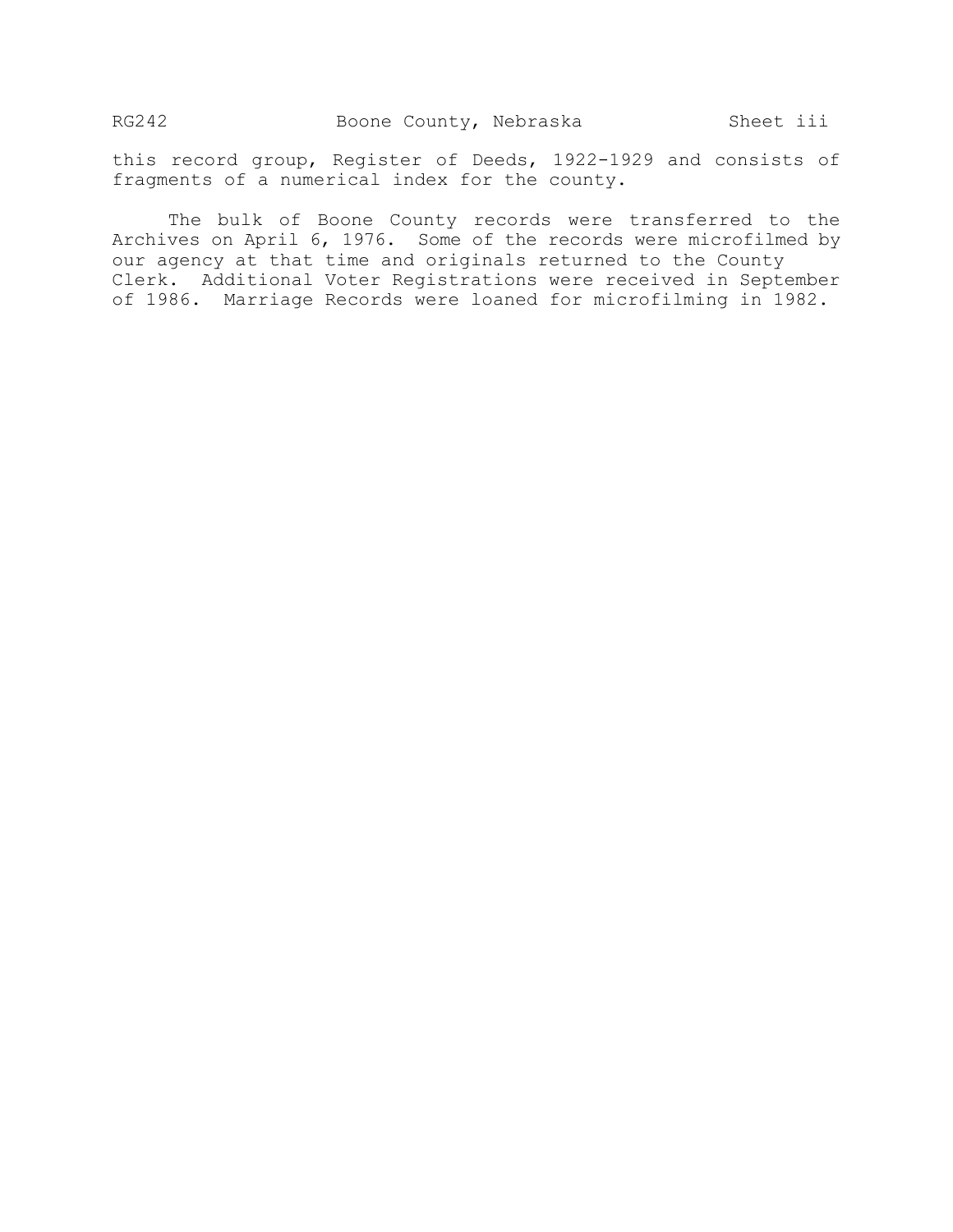## DESCRIPTION

SUBGROUP ONE COUNTY CLERK AND BOARD OF COMMISSIONERS, 1871-1974

film

SERIES ONE COUNTY BOARD PROCEEDINGS, 1871-1974

NOTE: Microfilm record for Series One and Two follows the inventory of original volumes which were microfilmed and returned to the county.

| Vol. 1  |  | Aug. 26, 1871 - Oct. 06, 1884    |  |  |
|---------|--|----------------------------------|--|--|
| Vol. 2  |  | Nov. 12, 1884 - June 29, 1869    |  |  |
| Vol. 3  |  | July 06, 1896 - Dec. 03, 1906    |  |  |
| Vol. 4  |  | Jan. 02, 1907 - Dec. 28, 1916    |  |  |
| Vol. 5  |  | Jan. 02, 1917 - Sept 07, 1926    |  |  |
| Vol. 6  |  | Oct. $05$ , 1926 - May 07, 1935  |  |  |
| Vol. 7  |  | June 04, 1935 - Jan. 11, 1944    |  |  |
| Vol. 8  |  | Feb. $02$ , 1944 - Jan. 12, 1954 |  |  |
| Vol. 9  |  | Feb. 03, 1954 - Dec. 03, 1963    |  |  |
| Vol. 10 |  | Jan. 07, 1964 - June 06, 1974    |  |  |

SERIES TWO ELECTION RECORDS, 1901-1984 & film

> NOTE: Volumes 1 thru 5 are microfilmed. See microfilm record that follows.

| Vol. 1 | Election Board Record                      |
|--------|--------------------------------------------|
|        | Nov. 5, 1901 - Nov. 2, 1926                |
| Vol. 2 | Election Board Record                      |
|        | Mar. 6, 1928 - April 13, 1948              |
| Vol. 3 | Absent & Disabled Voters                   |
|        | April 1922 - April 1928                    |
| Vol. 4 | Absent and Disabled Voters                 |
|        | Aug. 12, 1930 - Nov. 6, 1934               |
| Vol. 5 | Abstract of Votes Cast - Primary Elections |
|        | Sept. 6, 1907 - August 17, 1942            |
|        |                                            |

B.1-5 Deceased Voter Registrations, 1967-1984 MICROFILM RECORD FOR SERIES ONE AND TWO BEGINS ON SHEET 4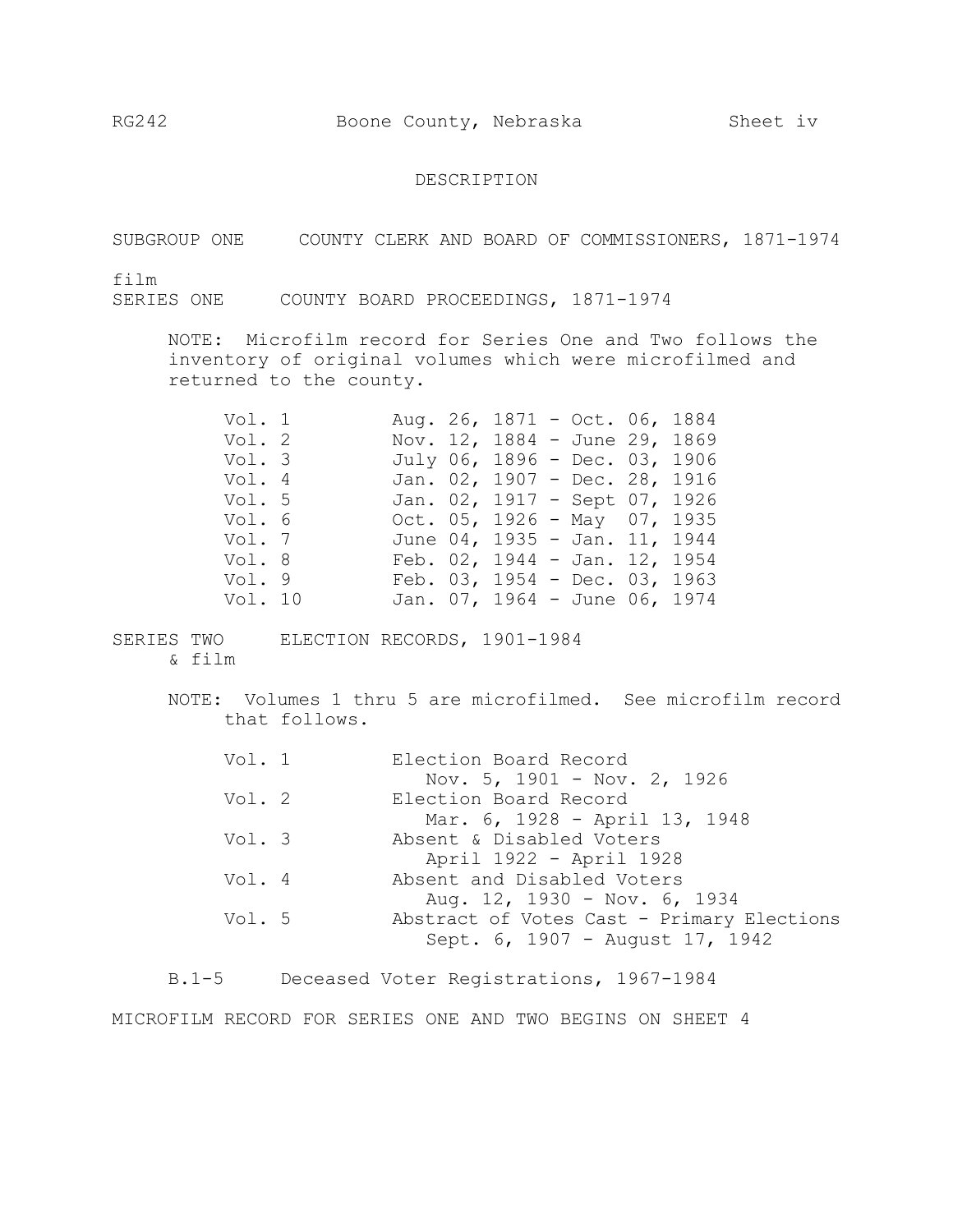# MICROFILM RECORD BOONE COUNTY SUBGROUP ONE

film

SERIES ONE COUNTY BOARD PROCEEDINGS, 1871-1974

| Roll #1<br>791 shots<br>1582 pp.<br>#16219   | County Board Proceedings<br>Vol. 1, August 26, 1871<br>thru<br>County Board Proceedings<br>Vol. 3, p.420, August 3, 1903                                                                                                                 |
|----------------------------------------------|------------------------------------------------------------------------------------------------------------------------------------------------------------------------------------------------------------------------------------------|
| Roll #2<br>788 shots<br>1576 pp.<br>#16220   | County Board Proceedings<br>Vol. 3 (cont), p.421, Sept. 1, 1903<br>thru<br>County Board Proceedings<br>Vol. 6, p.102, November 1, 1927                                                                                                   |
| $Roll$ #3<br>772 shots<br>1544 pp.<br>#16221 | County Board Proceedings<br>Vol. 6 (cont), p.103, Nov. 1, 1927<br>thru<br>County Board Proceedings<br>Vol. 8, p.117, March 2, 1946<br>RETAKE: v.7, pp. 154, 276, 633, & 669<br>blurred in filming, retaken and<br>spliced at END OF REEL |
| $Roll$ #4<br>785 shots<br>1570 pp.<br>#16222 | County Board Proceedings<br>Vol. 8 (cont), p.118, March 2, 1946<br>thru<br>County Board Proceedings<br>Vol. 10, p.259, February 6, 1968                                                                                                  |
| Roll #5<br>780 shots<br>1560 pp.<br>#16223   | County Board Proceedings<br>Vol. 10 (cont), p.260, Feb. 6, 1969<br>thru<br>County Board Proceedings<br>Vol. 10 complete thru June 6, 1974                                                                                                |

film

SERIES TWO ELECTION RECORDS, 1901-1942

Roll #5 (cont) Election Board Record Vol. 1 (1901-1926) thru Abstract of Votes Cast, August 17, 1942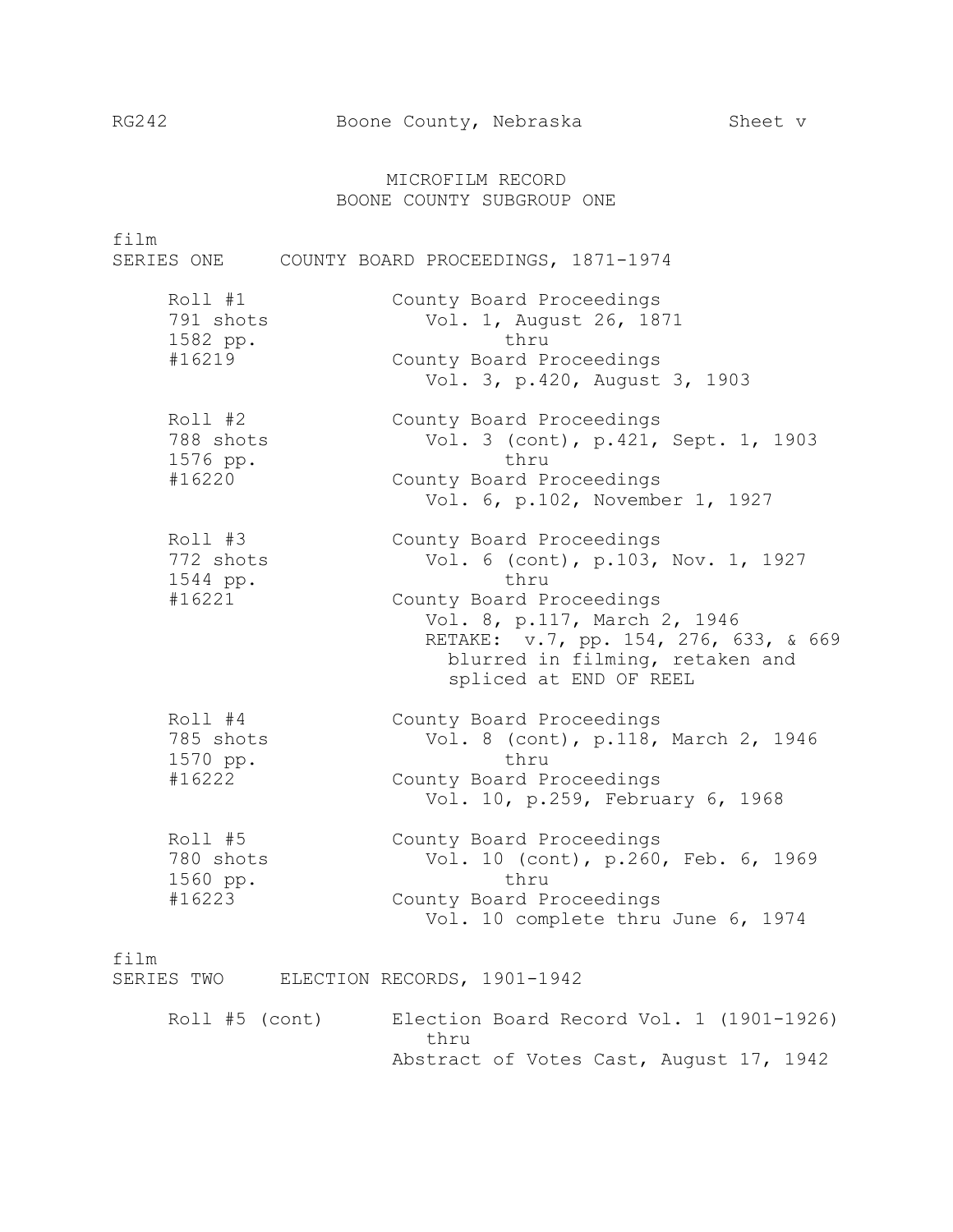SUBGROUP ONE (CONT)

SERIES THREE CLERK'S JOURNALS & LEDGERS, 1872-1943

| Vol. 1      | Bounty Record, 1877-1919                    |
|-------------|---------------------------------------------|
| Vol. 2      | Brand Record, 1878-1928                     |
| Vol. 3      | Estray Record, 1876-c.1911                  |
|             | Vols. 4-9 Officials Bond Records, 1872-1943 |
| Vol. $10$   | Cert. of Association Record, 1875-1920      |
|             | Vol. 11 Soldier's & Sailor's Census, 1935   |
| Vol. 12     | Railway Reports, 1940-1943                  |
| Vols. 13-14 | Physician's Registers, 1881-1925            |
| Vols. 15-17 | Dentist Registers, 1887-1919                |
| Vols. 18-19 | Embalmer's Registers, 1899-1936             |
| Vol. 20     | Optometry Record, 1908-1923                 |
| Vol. 21     | Nurse's Register, 1917-1929                 |
|             |                                             |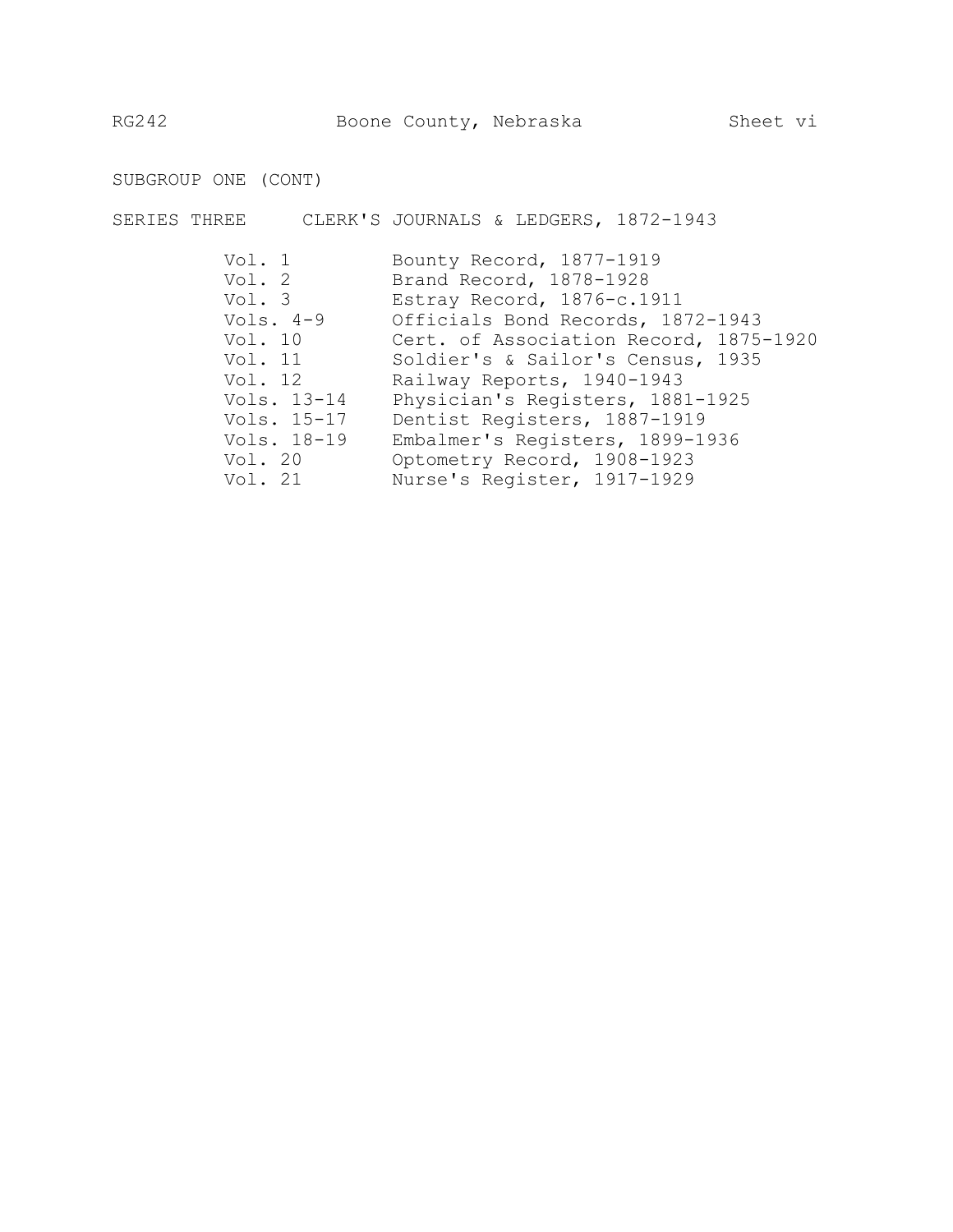film SUBGROUP TWO COUNTY SURVEYOR, 1872-1975

SERIES ONE ROAD RECORDS, 1872-1975

Roll #1 787 Shots Road Record Vol. 1, Apr 2, 1872 - June 23, 1887 1574 pp. v.136 p.1356 - retake, end of reel #16224 Road Record Vol. 2, Apr 7, 1886 - Aug. 5, 1901 Road Record Vol. 3, August 5, 1901 thru Road Record Vol. 3, p.240, August 26, 1911

Roll #2 624 Shots Road Record Vol. 3 (cont), p.241 (Oct. 4, 1911) 1248 pp. Road Record Vol. 4, p.1 (August 8, 1901) thru #16225 Road Record Vol. 4, p.188 (August 19, 1908) Road Record Vol. 4, p.189 (Nov. 17, 1939) thru Road Record Vol. 4, p.245 (Aug. 5, 1975)

Road Record Vol. 4, Aug 5, 1901 - Aug. 5, 1975

SERIES TWO SURVEYING RECORDS, 1892-1908

Roll #2

624 Shots Vol. 5 - Surveying Record #1 (F. M. Sillik) 1248 pp. Index (By Secs), T19-R5 thru T22-R8 #16225 (Index to Vol. 6 below) pp. 1-14, Survey of S27, T21N, R7W June 17 thru 22, 1907 pp. 15-23, Survey of S22, T21N, R7W June 24 and Nov. 7-13, 1907 p. 24, Subdivision of S22, T21N, R7W November 13, 1907 pp.25-26, Restoration of 1/4 Section Corner bet. s14 & 23, T21N, R7W, 11/14/1907 c.p.27 Map of Survey, S22 & 27, T21N, R7W by Robert Harvey, State Surveyor, 1907 c.p.29 Map of Survey, S22 & 27, T21N, R7W by Robert Harvey, State Surveyor June and November 1907 Vol. 5 ends w/ certifications of above surveys February 3 thru 20, 1908 Vol. 6 (Targeted Vol. 5 on film) Surveying Record, Ranges 5 thru 8 Index A-Z (by party requesting survey) p.2 (S36-T21-R6), April 27, 1892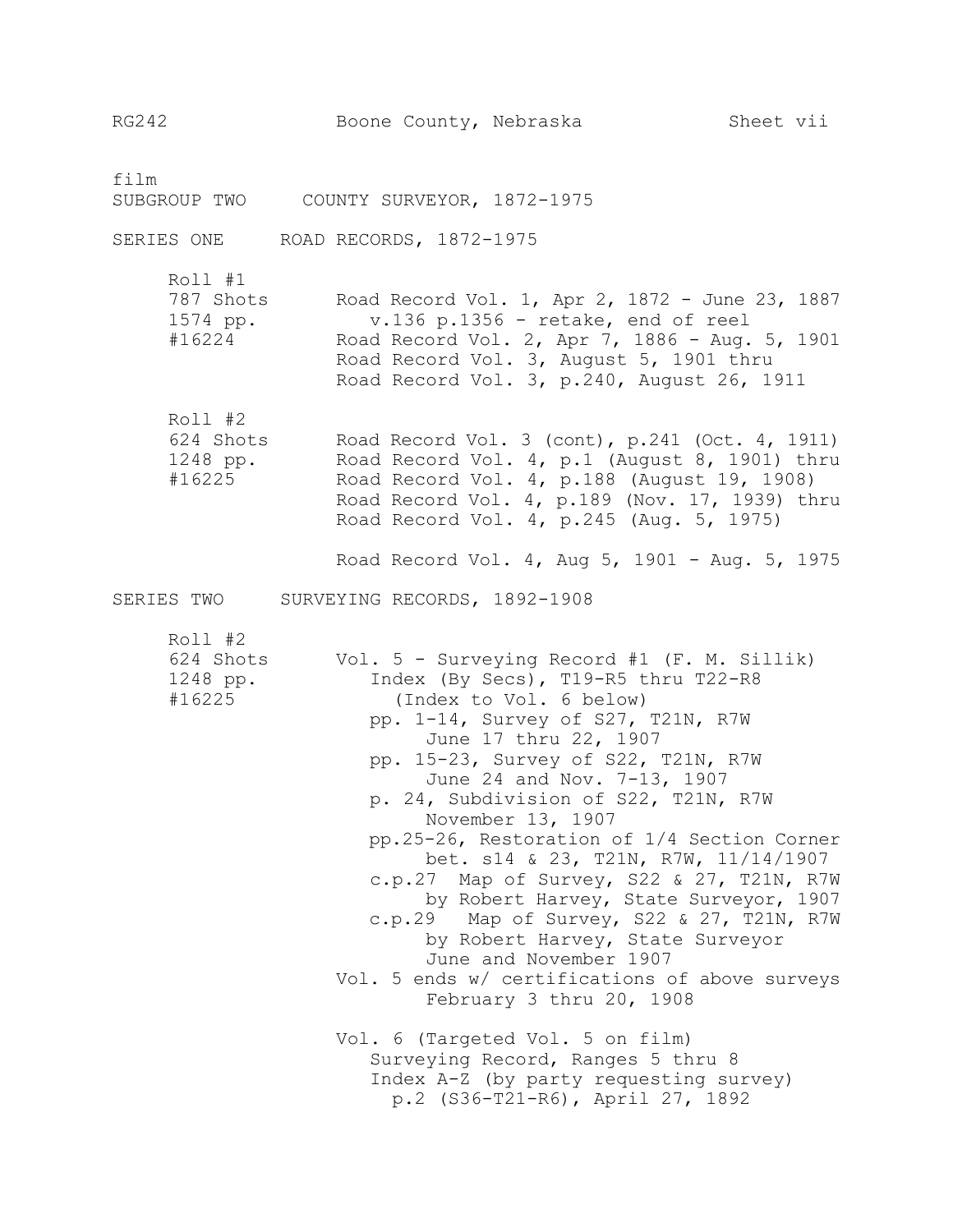thru p.639 (S21-T18-R8), Nov. 10, 1905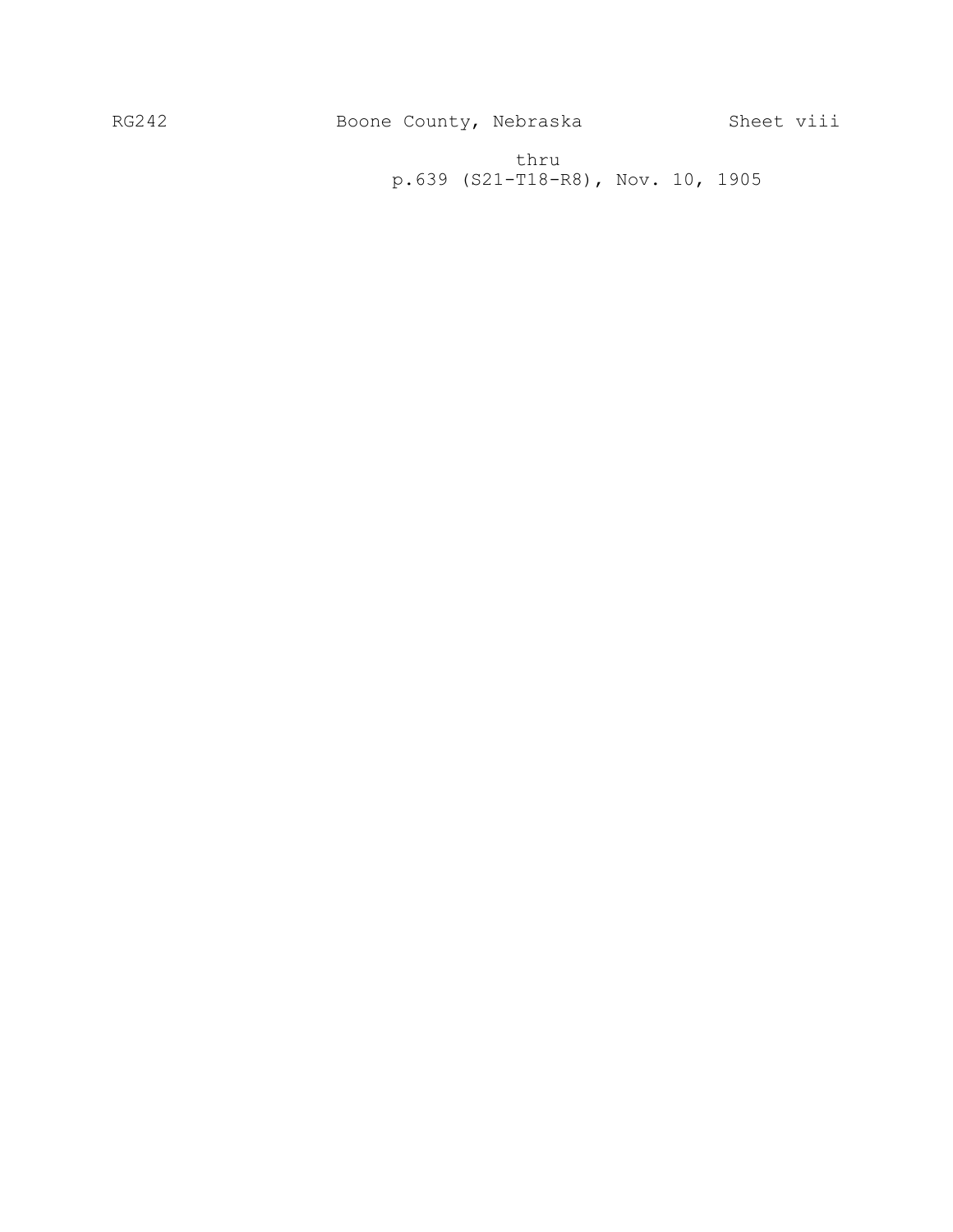SUBGROUP THREE COUNTY COURT, 1872-1941

film

SERIES ONE MARRIAGE RECORDS, 1872-1932

NOTE: Microfilm Record for Boone County Marriages begins on Sheet #7 following inventory of the original records which were microfilmed and returned to the county.

INDEX AT BEGINNING OF EACH VOLUME

- Vol. 1 #1 (Aug. 18, 1872) thru #24 and Jan. 30, 1880 Nos. for 1-24 only. Vol. 2 begins #1 again. p.133 (5/12/1899) last entry in volume, one page only.
- Vol. 2 #1 (Jan. 15, 1882) thru #444 (Jan. 2, 1890)
- Vol. 3 #445 (January 10, 1890) thru p.346, #788 (December 26, 1894) pp. 347-end of volume is continuation of Vol. 6 beginning w/ #2378 (Dec 10, 1910) thru #2462 (December 8, 1911)
- Vol. 4 #789 (Jan. 12, 1895) thru #1281 (Dec. 26, 1900)
- Vol. 5 #1283 (Jan. 2, 1901) thru #1841 (Mar. 7, 1906)
- Vol. 6 #1842 (Mar. 17/1906) thru #2377 (Jan 23/1911) Vol. 6 continues at p.347, volume #3 above
- Vol. 7 #2463 (Dec. 13, 1911) thru #606 (Sept 5, 1917) Page Numbering, old series ends with #2475 New Series begins p.14 with #1 thru #606
- Vol. 8 #607 (Sept 6, 1917) thru #1255 (Aug. 20, 1923)
- Vol. 9 #1256 (Aug. 25/1923) thru #1950 (June 26/1932)

film

SERIES ONE MICROFILM RECORD FOR MARRIAGES, 1872-1932 MP3421

| Roll #1   | Vol. 1 (#1), August 18, 1872            |
|-----------|-----------------------------------------|
| 608 shots | thru                                    |
| 1216 pp.  | Vol. 3, p.433 (#2462), December 8, 1911 |
| #19698    | See Note for Volume #1 above            |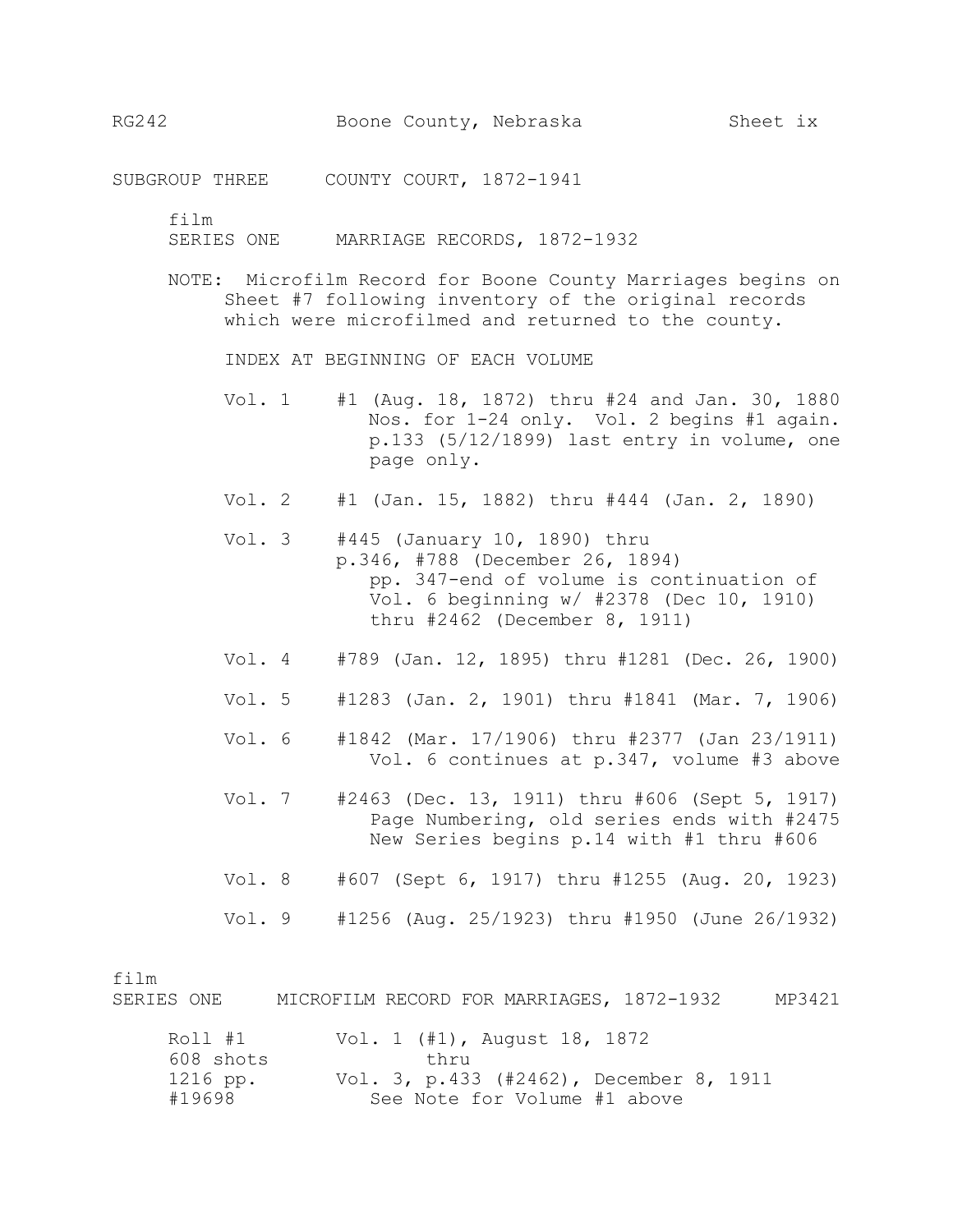| Roll #2            |  |      | Vol. 4 (#789), January 12, 1895       |  |  |
|--------------------|--|------|---------------------------------------|--|--|
| 818 shots          |  | thru |                                       |  |  |
| 1636 pp.<br>#19667 |  |      | Vol. 6, p. 139 (#1980), June 15, 1907 |  |  |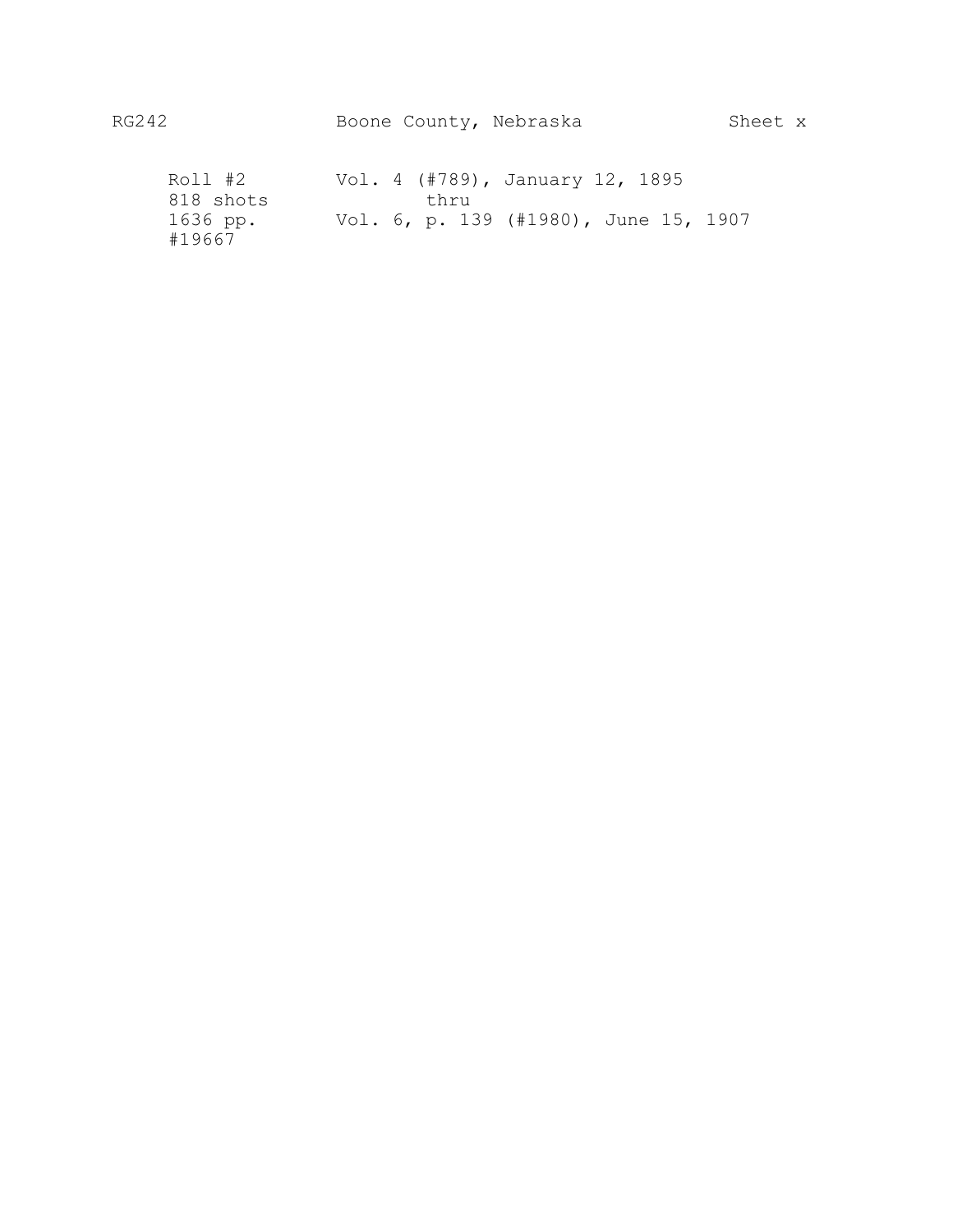RG242 Boone County, Nebraska Sheet xi

SUBGROUP THREE (cont) film SERIES ONE MICROFILM RECORD FOR MARRIAGES (cont) Roll #3 Vol. 6 (cont), p.140 (#1981), June 18, 1907 805 shots thru 1610 pp. Vol. 8, p.311 (#916), April 16, 1920 #19668 NOTE: Retake vol. 8, pp. 64-65 (#s 670-671) Scott/Gibbs & Gaist/Berlin, missed in filming, spliced at END OF REEL. See Note for Volumes 6 & 7 above. Roll #4 Vol. 8 (cont), p.312 (#917), Apr. 20, 1920 582 shots thru 1166 pp. Vol. 9 (#1950), June 26, 1932 #19670 NOTE: Vol. 8 target in error - Should read Vol. 8 cont from #917 END OF MICROFILM RECORD MP3421 positives received May 7, 1982 SERIES TWO JUSTICE DOCKETS, 1876-1898 Vol. 1 1876-1898 Vol. 2 1873 - July 1880 Vol. 3 1874 - 1888 Vol. 4 Dec. 1881 - Feb. 1882 Vol. 5 Dec. 1882 - Jan. 1886 Vol. 6 Jan. 1886 - Dec. 1887 SERIES THREE COURT DOCKETS, 1872-1941 Vol. 1 Bar Docket, 1872-1884 Vols. 2-3 Probate/Estate Books, 1873-1912 Estate Record Book, Vol. 2, no index to volume, Oct. 1873-ca. Jan. 1894 Estate Record Book, Vol. 3, alpha. index in front of volume, March 1892-August 1911 Vol. 4 Official Bond Record - Probate, 1873-1881<br>Vol. 5 Trial Docket, 1882-1912 Trial Docket, 1882-1912 Vol. 6-15 Day Books, 1880-1890; 1927-1935 Vol. 16 Clerk's Docket, 1884-1891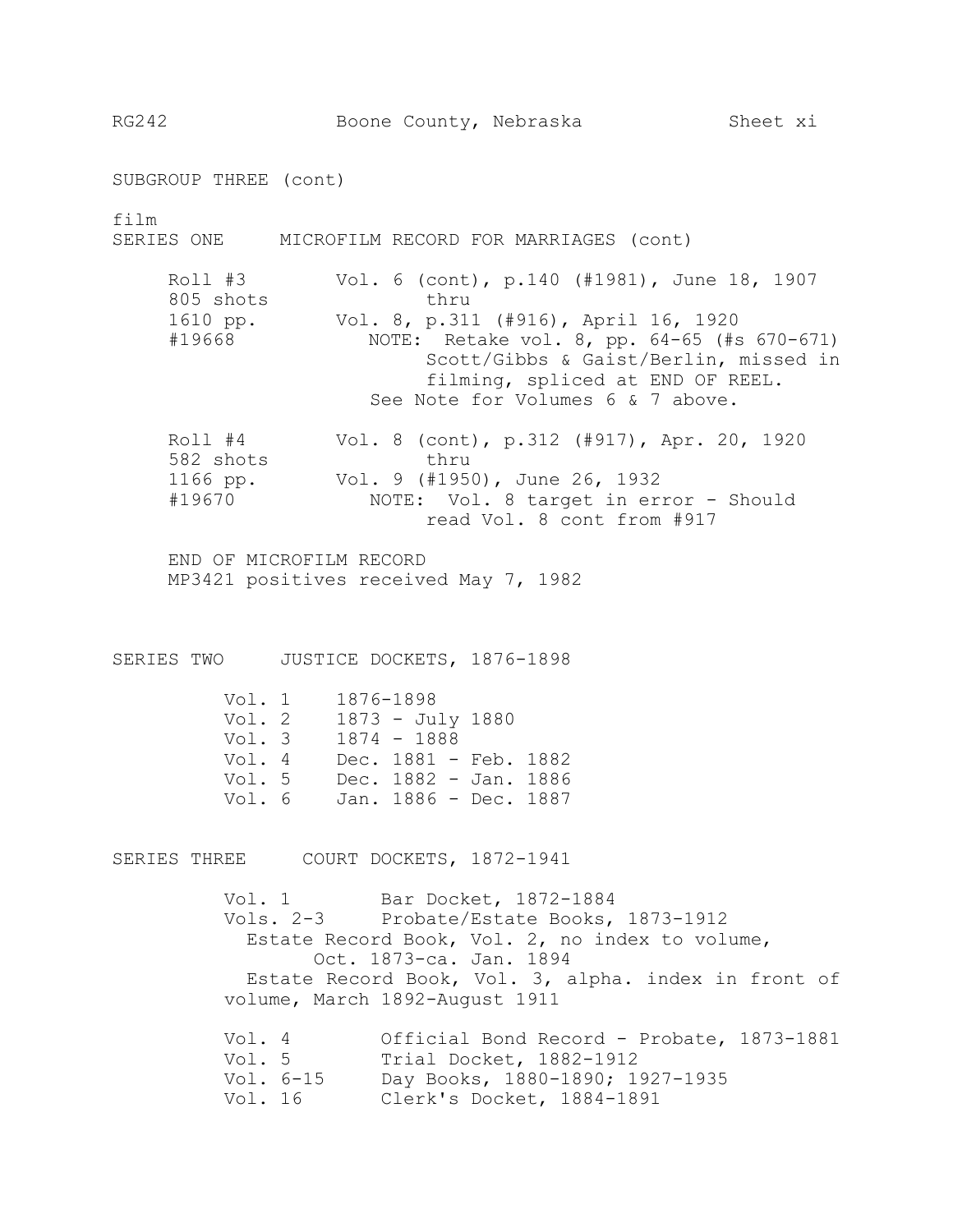| Vol. 17      | Motion Docket, 1888        |
|--------------|----------------------------|
| Vol. 18      | Judgement Index, 1912-1913 |
| Vol. 19      | Invoice Ledger, 1927-1929  |
| $Vol. 20-23$ | Inventory, 1928-1931       |
| Vol. 24-25   | Journal, 1935-1941         |

SERIES FOUR CASE FILES, 1897

Item #1 Smith vs. Smith, 1897 (fragments)

SERIES FIVE DELAYED BIRTH DOCKET REGISRATION BOOKS, 1941-1983 VOLUMES 1 THRU 5

Volume 1, Births, ca. 1895-1902 Dates of Registration, March 15, 1941 thru August 31, 1942 Alphabetical index at beginning of volume

Volume 2, Births, ca. 1881-1918 Dates of Registration, September 10, 1942 thru Oct. 8, 1949 Alphabetical index at beginning of volume

Volume 3 Note: Vol. 3 is missing per information received from Boone County Clerk's office in May 2014

Volume 4, Births, ca. 1893-1918 Dates of Registration, September 18, 1951 thru Sept. 14, 1972 Alphabetical index at beginning of volume

Volume 5, Births, ca. 1896-1921 Dates of Registration, Sept. 29, 1972 thru March 31, 1983 Alphabetical index at beginning of volume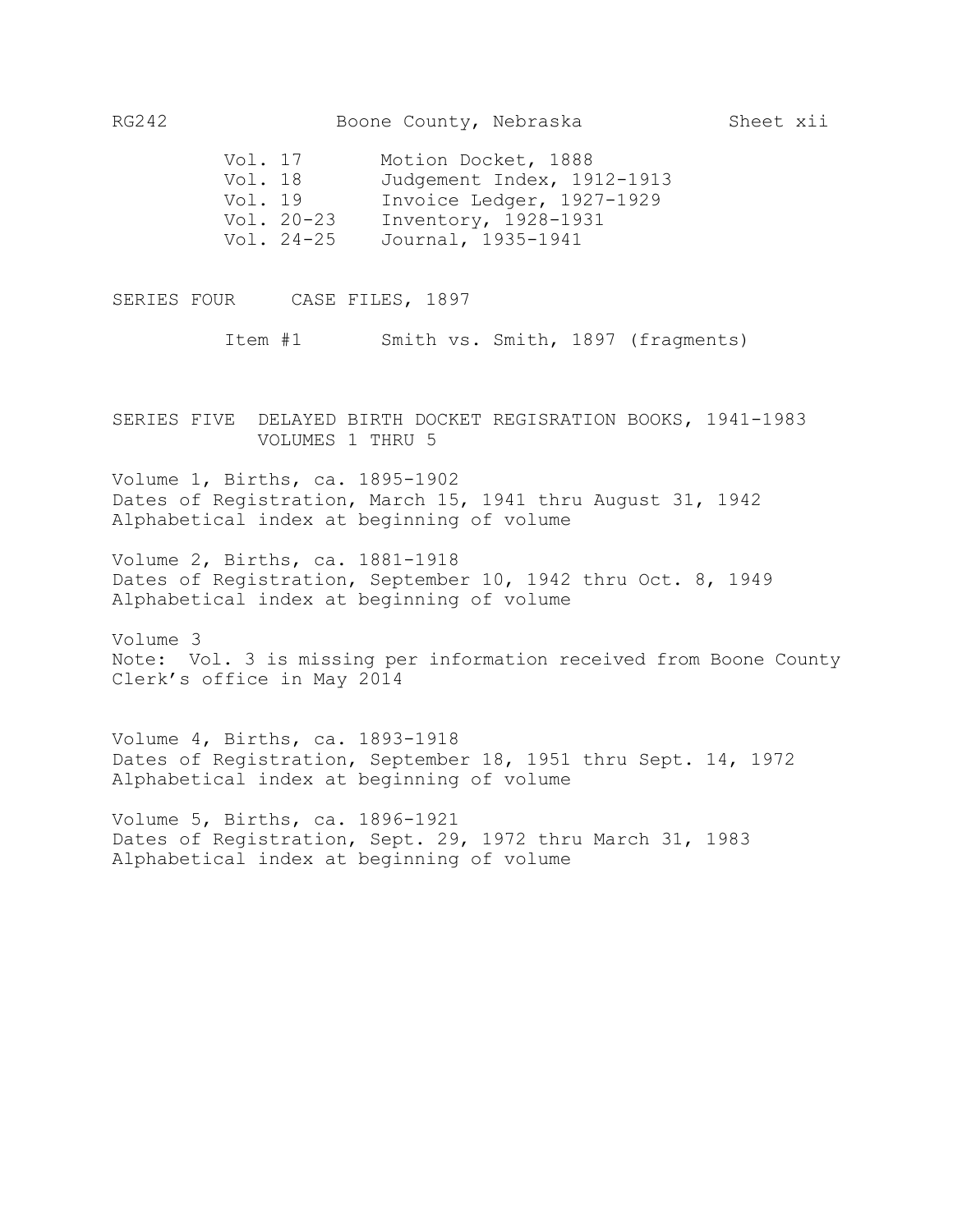SUBGROUP FOUR TREASURER, 1875-1965 (Incomplete)

SERIES ONE TAX LISTS, 1900-1965

| v.1       |           | 1900 & Prior (compiled in 1965) |
|-----------|-----------|---------------------------------|
| v. 2      | 1904      | Personal                        |
| v.3-4     | 1906-1907 | Personal                        |
| $v.5 - 7$ | 1908      | Personal and Real Estate        |
| v. 7      | 1909      | Real Estate                     |

NOTE: Tax Lists, 1910-1932 not in Archives Storage

| v.8         | 1933      | Personal                     |
|-------------|-----------|------------------------------|
| $v.9-10$    | 1934      | Personal and Real Estate     |
| v.11        | 1934      | Old Age Pension Tax List     |
| v.12        | 1935      | Personal                     |
| $v.13 - 14$ | 1936      | Personal and Real Estate     |
| $v.15 - 16$ | 1937      | Personal and Real Estate     |
| $v.17 - 18$ | 1938      | Personal and Real Estate     |
| $v.19 - 20$ | 1939      | Personal and Real Estate     |
| $v.21 - 22$ | 1940      | Personal and Real Estate     |
| $v.23 - 24$ | 1941      | Personal and Real Estate     |
| $v.25 - 26$ | 1942      | Personal and Real Estate     |
| $v.27 - 28$ | 1943      | Personal and Real Estate     |
| $v.29 - 30$ | 1944      | Personal and Real Estate     |
| $v.31 - 32$ | 1945      | Personal and Real Estate     |
| $v.33 - 34$ | 1946      | Personal and Real Estate     |
| $v.35 - 36$ | 1947      | Personal and Real Estate     |
| $v.37 - 38$ | 1948      | Personal and Real Estate     |
| $v.39 - 40$ | 1949      | Personal and Real Estate     |
| $v.41 - 42$ | 1950      | Personal and Real Estate     |
| $v.43 - 44$ | 1951      | Personal and Real Estate     |
| $v.45 - 46$ | 1952      | Personal and Real Estate     |
| $v.47 - 48$ | 1953      | Personal and Real Estate     |
| $v.49 - 50$ | 1954      | Personal and Real Estate     |
| $v.51 - 52$ | 1955      | Personal and Real Estate     |
| $v.53 - 59$ | 1956-1962 | Personal (one vol. per year) |
| $v.60 - 61$ | 1965      | Personal                     |

SERIES TWO MOTOR VEHICLE TAX LISTS, 1936-1944

v.1-9 1936-1944 Motor Vehicle (1 per year) SERIES THREE DELINQUENT TAX LISTS & TAX SALE RECORDS, 1875-1959 v.1-3 Tax Sale Records, 1875-c.1959

| v.4 | Delinquent Tax List - Personal |  |  |
|-----|--------------------------------|--|--|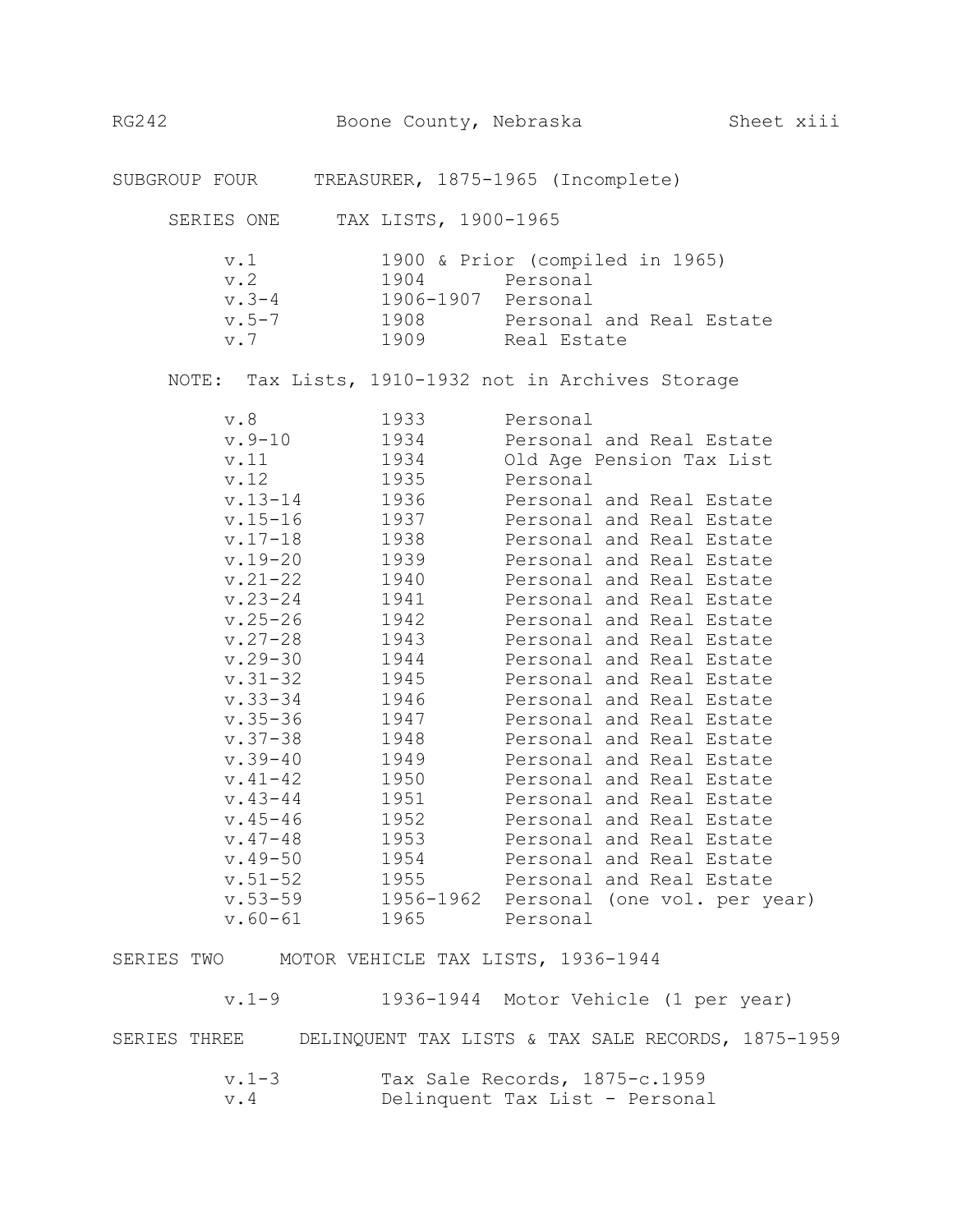| RG242       |             | Boone County, Nebraska                                    | Sheet xiv |
|-------------|-------------|-----------------------------------------------------------|-----------|
|             |             | 1930-1941 for taxes 1930 & prior                          |           |
| SERIES FOUR |             | MISCELLANEOUS VOLUMES                                     |           |
|             | $\rm v$ . 1 | State Auditor's Acct w/ County Treasurer<br>$1911 - 1915$ |           |